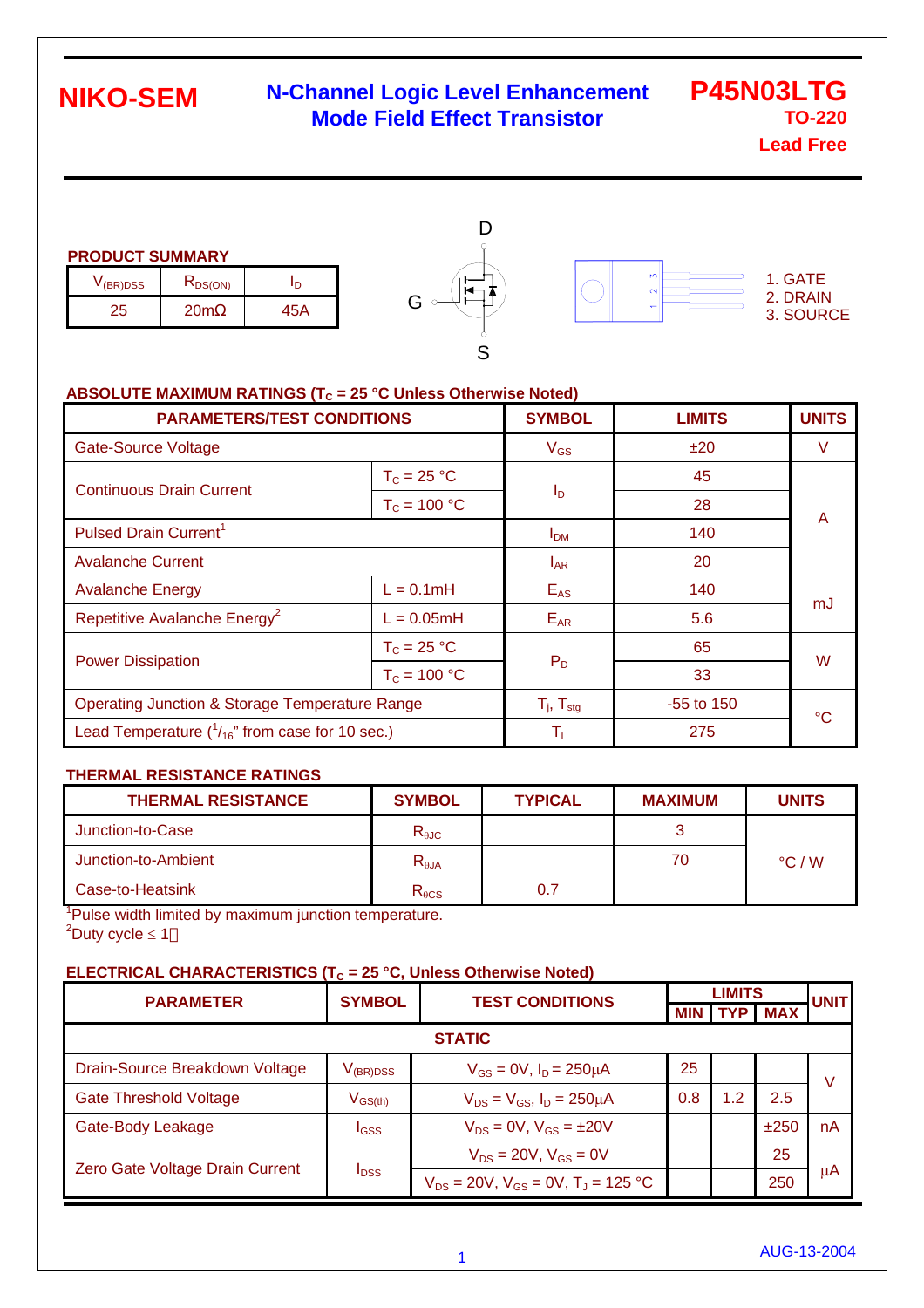## **NIKO-SEM**

### **N-Channel Logic Level Enhancement Mode Field Effect Transistor**

**P45N03LTG TO-220**

**Lead Free**

| On-State Drain Current <sup>1</sup>                                     | $I_{D(ON)}$             | $V_{DS} = 10V$ , $V_{GS} = 10V$                                                   | 45 |       |     | A       |
|-------------------------------------------------------------------------|-------------------------|-----------------------------------------------------------------------------------|----|-------|-----|---------|
|                                                                         |                         | $V_{GS}$ = 7V, $I_D$ = 18A                                                        |    | 20    | 30  |         |
| <b>Drain-Source On-State</b><br>Resistance <sup>1</sup>                 | $R_{DS(ON)}$            | $V_{GS} = 10V$ , $I_D = 20A$                                                      |    | 15    | 28  | m       |
| Forward Transconductance <sup>1</sup>                                   |                         |                                                                                   |    | 16    |     | S       |
|                                                                         | $q_{fs}$                | $V_{DS} = 15V$ , $I_D = 30A$                                                      |    |       |     |         |
| <b>DYNAMIC</b>                                                          |                         |                                                                                   |    |       |     |         |
| <b>Input Capacitance</b>                                                | $C_{iss}$               |                                                                                   |    | 600   |     |         |
| <b>Output Capacitance</b>                                               | $C_{\rm oss}$           | $V_{GS} = 0V$ , $V_{DS} = 15V$ , $f = 1MHz$                                       |    | 290   |     | pF      |
| <b>Reverse Transfer Capacitance</b>                                     | C <sub>rss</sub>        |                                                                                   |    | 100   |     |         |
| Total Gate Charge <sup>2</sup>                                          | $Q_{q}$                 |                                                                                   |    | 25    |     |         |
| Gate-Source Charge <sup>2</sup>                                         | $\mathbf{Q}_\text{gs}$  | $V_{DS} = 0.5V_{(BR)DSS}$ , $V_{GS} = 10V$ ,                                      |    | 2.9   |     | nC      |
| Gate-Drain Charge <sup>2</sup>                                          | $Q_{gd}$                | $I_D = 20A$                                                                       |    | 7.0   |     |         |
| Turn-On Delay Time <sup>2</sup>                                         | $t_{d(on)}$             |                                                                                   |    | 7.0   |     |         |
| Rise Time <sup>2</sup>                                                  | $t_{r}$                 | $V_{DS} = 15V$ , $R_1 = 1$<br>$I_D \approx 30A$ , $V_{GS} = 10V$ , $R_{GS} = 2.5$ |    | 7.0   |     | nS      |
| Turn-Off Delay Time <sup>2</sup>                                        | $t_{d(\text{off})}$     |                                                                                   |    | 24    |     |         |
| Fall Time <sup>2</sup>                                                  | $t_{\rm f}$             |                                                                                   |    | 6.0   |     |         |
| SOURCE-DRAIN DIODE RATINGS AND CHARACTERISTICS (T <sub>C</sub> = 25 °C) |                         |                                                                                   |    |       |     |         |
| <b>Continuous Current</b>                                               | $\mathsf{I}_\mathsf{S}$ |                                                                                   |    |       | 45  |         |
| Pulsed Current <sup>3</sup>                                             | $I_{\text{SM}}$         |                                                                                   |    |       | 150 | A       |
| Forward Voltage <sup>1</sup>                                            | $V_{SD}$                | $I_F = I_S$ , $V_{GS} = 0V$                                                       |    |       | 1.3 | $\vee$  |
| <b>Reverse Recovery Time</b>                                            | $t_{rr}$                |                                                                                   |    | 37    |     | nS      |
| <b>Peak Reverse Recovery Current</b>                                    | $I_{RM(REC)}$           | $I_F = I_S$ , dl <sub>F</sub> /dt = 100A / $\mu$ S                                |    | 200   |     | A       |
| <b>Reverse Recovery Charge</b>                                          | $Q_{rr}$                |                                                                                   |    | 0.043 |     | $\mu$ C |

<sup>1</sup>Pulse test : Pulse Width ≤ 300 µsec, Duty Cycle ≤ 2 .  $\frac{2}{1}$ <br> $\frac{2}{1}$ ndependent of energing temperature

<sup>2</sup>Independent of operating temperature.

<sup>3</sup>Pulse width limited by maximum junction temperature.

#### **REMARK: THE PRODUCT MARKED WITH "P45N03LTG", DATE CODE or LOT #**

**Orders for parts with Lead-Free plating can be placed using the PXXXXXXG parts name.**